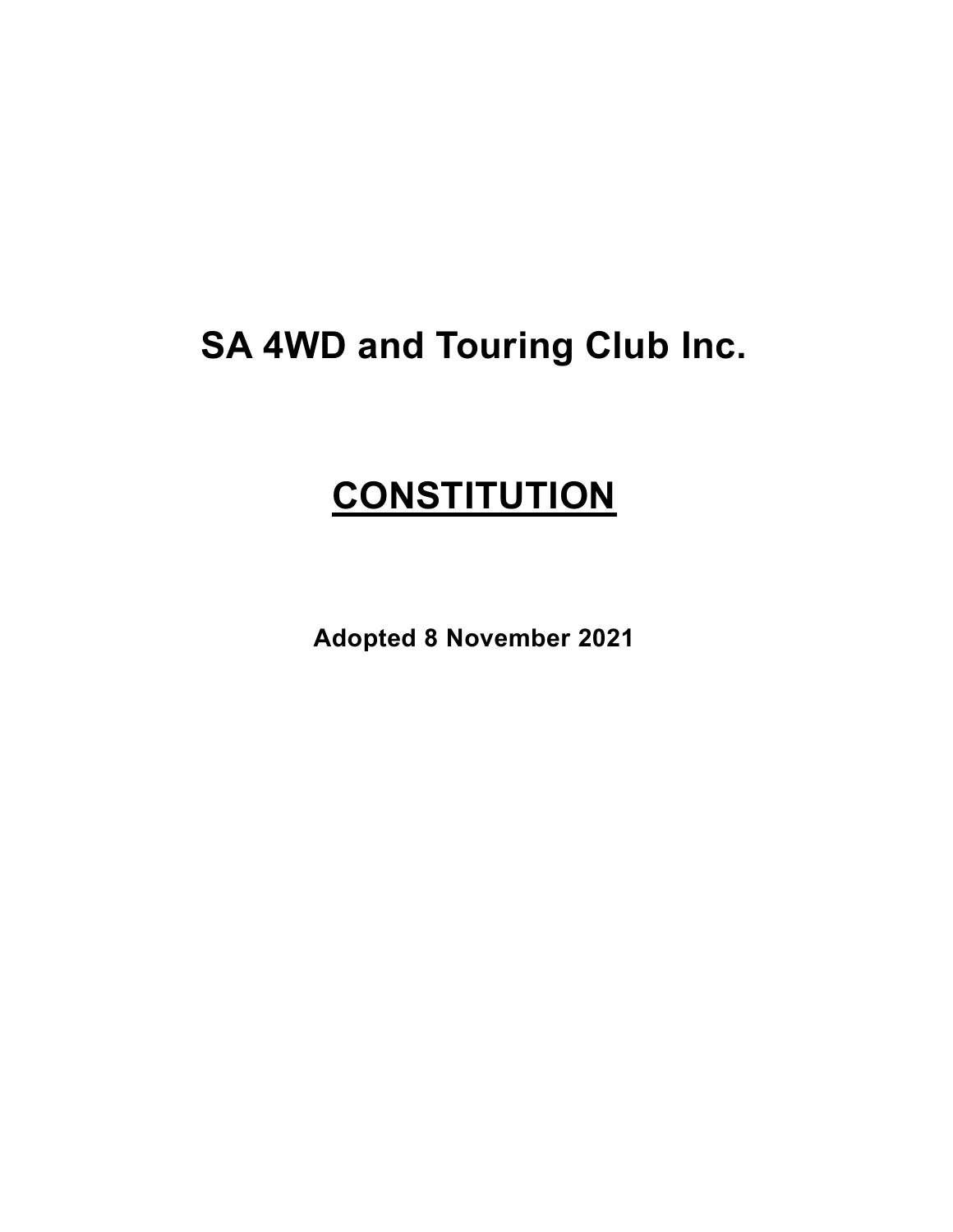# **Table of Contents**

<span id="page-1-0"></span>

| $\mathbf{1}$ |                                                                    |   |
|--------------|--------------------------------------------------------------------|---|
| 2            |                                                                    |   |
| 3            |                                                                    |   |
| 4            |                                                                    |   |
| 5            |                                                                    |   |
| 6            |                                                                    |   |
| 7            |                                                                    |   |
| 8            |                                                                    |   |
| 9            |                                                                    |   |
| 10           |                                                                    |   |
| 11           |                                                                    |   |
| 12           |                                                                    |   |
| 13           |                                                                    |   |
| 14           |                                                                    |   |
| 15           |                                                                    |   |
| 16           |                                                                    |   |
| 17           |                                                                    |   |
| 18           |                                                                    |   |
| 19           | ELECTION BY BALLOT FOR OFFICERS AND VOTING ON SPECIAL RESOLUTIONS7 |   |
| 20           |                                                                    |   |
| 21           |                                                                    |   |
| 22           |                                                                    |   |
| 23           |                                                                    |   |
| 24           |                                                                    |   |
| 25           | ADIOURNMENT                                                        | 9 |
| 26           |                                                                    |   |
| 27           |                                                                    |   |
| 28           |                                                                    |   |
| 29           |                                                                    |   |
| 30           |                                                                    |   |
| 31           |                                                                    |   |
| 32           |                                                                    |   |
| 33           |                                                                    |   |
| 34           |                                                                    |   |
| 35           |                                                                    |   |
| 36           |                                                                    |   |
| 37           |                                                                    |   |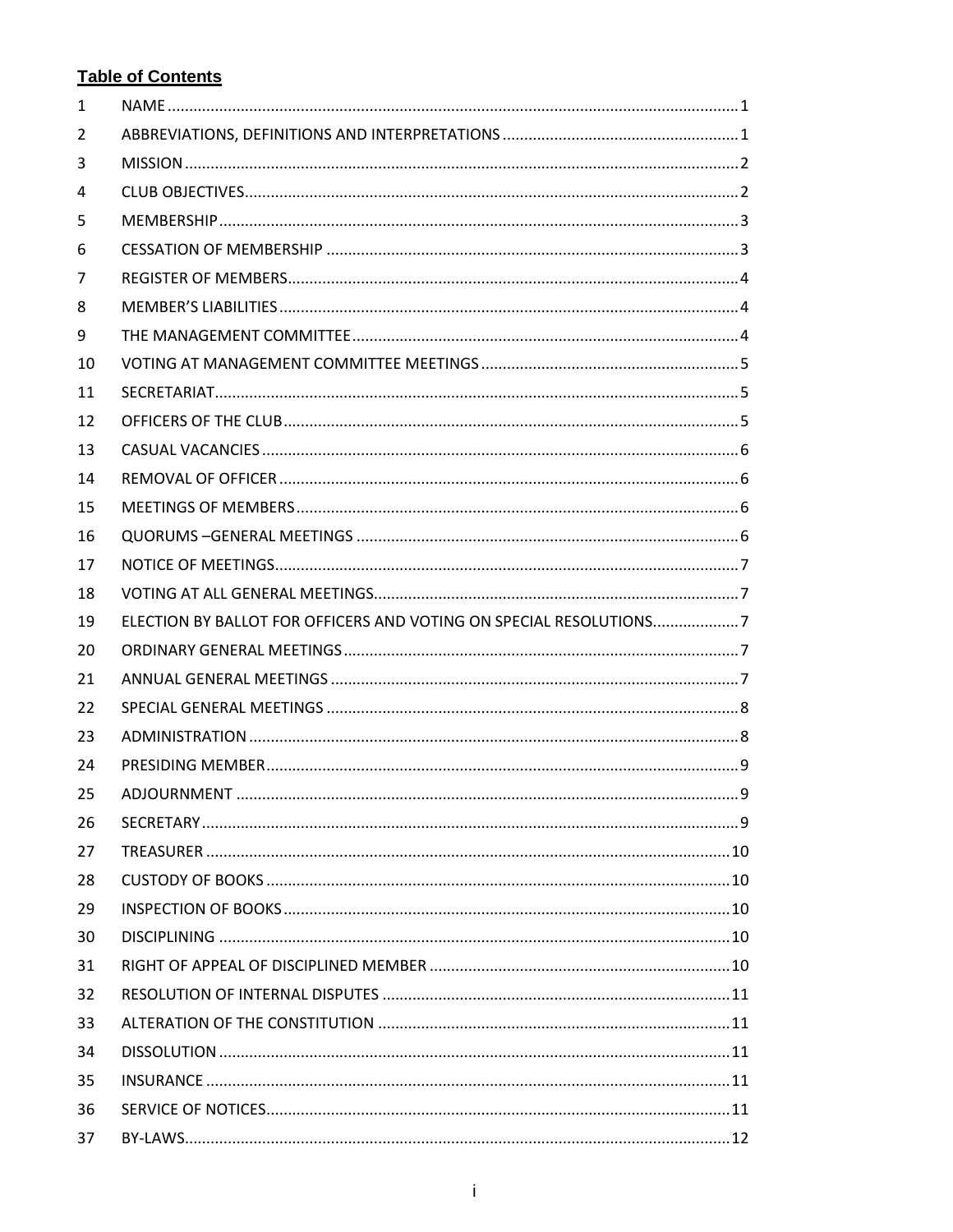# **1 NAME**

The name of the club shall be "SA 4WD and Touring Club Incorporated".

# <span id="page-2-0"></span>**2 ABBREVIATIONS, DEFINITIONS AND INTERPRETATIONS**

# SA means South Australia

In these rules, except in so far as the context or subject matter otherwise dictates or requires:

| <b>Accounting Records</b>   | Includes invoices, receipts, orders for the payment of money, bills of exchange,<br>cheques, promissory notes, vouchers and other documents of prime entry, and<br>books and records which record such entries, and also includes such working<br>papers and other documents as are necessary to explain the methods and<br>calculations by which accounts are made up (source: Associations<br>Incorporations Act 1985). |
|-----------------------------|---------------------------------------------------------------------------------------------------------------------------------------------------------------------------------------------------------------------------------------------------------------------------------------------------------------------------------------------------------------------------------------------------------------------------|
| Accounts                    | A combination of-<br>(i) an account of receipts and payments recording the total receipts and<br>payments based on the cash method of accounting; and<br>(ii) a statement of assets and liabilities; or<br>(b) a combination of-                                                                                                                                                                                          |
|                             | (i) an account of income and expenditure recording the total income and<br>expenditure based on the accrual method of accounting; and<br>(ii) a balance sheet, together with such statements, reports and notes, other<br>than auditors' reports, as are attached to and intended to be read with the<br>account, statement or balance sheet, as the case may be; (source:                                                |
|                             | Associations Incorporations Act 1985).                                                                                                                                                                                                                                                                                                                                                                                    |
| <b>Books</b>                | Includes any register or other record of information and any accounts or<br>accounting records, however compiled, recorded or stored and also includes any<br>documents (source: Associations Incorporation Act 1985).                                                                                                                                                                                                    |
| Club                        | SA 4WD and Touring Club Incorporated", incorporated under the Associations<br>Incorporation Act 1985.                                                                                                                                                                                                                                                                                                                     |
| Commission                  | The Corporate Affairs Commission which is responsible for the administration of<br>the Act.                                                                                                                                                                                                                                                                                                                               |
| Delegate                    | The person appointed to represent the club at meetings to which the club is<br>affiliated.                                                                                                                                                                                                                                                                                                                                |
| <b>Executive Committee</b>  | Shall consist of the President, Vice President, Secretary, Treasurer & an<br>Association Delegate who are members of the Management Committee.                                                                                                                                                                                                                                                                            |
| Fees in arrears             | Fees or money owing that have been due to the club for a period greater than<br>three (3) months.                                                                                                                                                                                                                                                                                                                         |
| Four Wheel Drive<br>vehicle | Will include motor vehicles that are classified as four wheel drive vehicles.                                                                                                                                                                                                                                                                                                                                             |
| Management<br>Committee     | The elected committee responsible for administering the club.                                                                                                                                                                                                                                                                                                                                                             |
| Member                      | An individual, who has made application to join the club, paid the annual<br>subscriptions & has been accepted by the Management Committee.                                                                                                                                                                                                                                                                               |
|                             | The member includes other nominated person/s that are listed on the application<br>form. Voting rights is limited to one person from each nominated application<br>form.                                                                                                                                                                                                                                                  |
| <b>Membership Fees</b>      | Includes any joining fees, affiliation fees or levies approved by the Management<br>Committee.                                                                                                                                                                                                                                                                                                                            |
| Month                       | A calendar month, i.e. to the corresponding numbered day of the next month.                                                                                                                                                                                                                                                                                                                                               |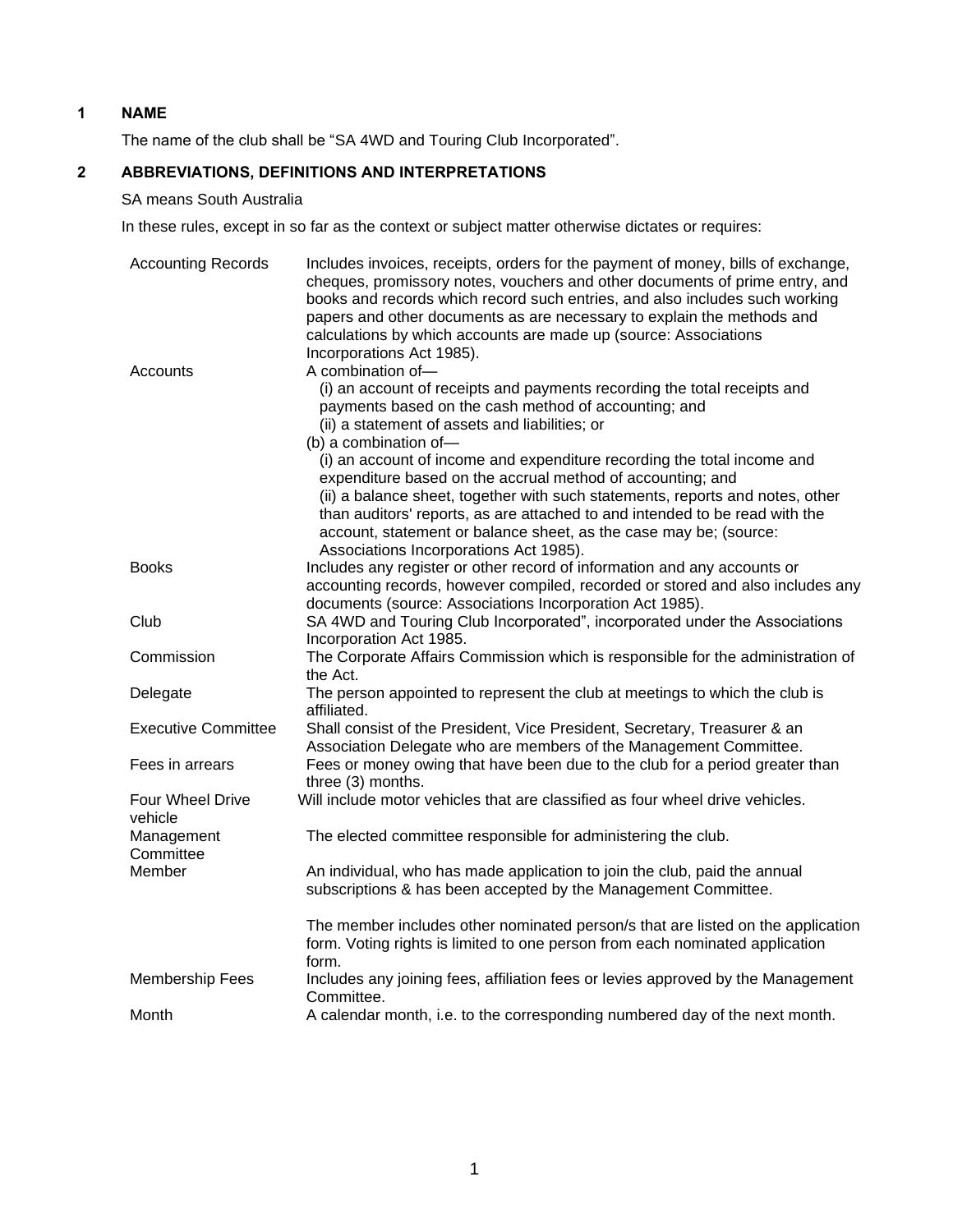| that confers no right to participate in the management of the affairs of the club);<br>or any person in accordance with whose directions or instructions the committee                                                                                                                                                                                                                                                                                                                                                                                                                                                                                                                                                                                                                                                                                                                                                                                                                                                                                                                                                                                                                                                                                                                                    |
|-----------------------------------------------------------------------------------------------------------------------------------------------------------------------------------------------------------------------------------------------------------------------------------------------------------------------------------------------------------------------------------------------------------------------------------------------------------------------------------------------------------------------------------------------------------------------------------------------------------------------------------------------------------------------------------------------------------------------------------------------------------------------------------------------------------------------------------------------------------------------------------------------------------------------------------------------------------------------------------------------------------------------------------------------------------------------------------------------------------------------------------------------------------------------------------------------------------------------------------------------------------------------------------------------------------|
| of the club is accustomed to act (source: Associations Incorporation Act 1985).<br><b>Presiding Officer</b><br>The Presiding Officer at General Meetings or Management Committee Meetings<br>will normally be the President. Where the President is not able to undertake the<br>role, the Presiding Officer will be a nominated member from the Management<br>Committee who accepts accountability for the running of the meeting.                                                                                                                                                                                                                                                                                                                                                                                                                                                                                                                                                                                                                                                                                                                                                                                                                                                                       |
| In circumstances where a Proxy has been nominated for a meeting, the Proxy<br>Proxy<br>will only be valid if that member or the spouse/partner or other person listed on<br>the member's application form (see Member above) is not present at that<br>meeting.                                                                                                                                                                                                                                                                                                                                                                                                                                                                                                                                                                                                                                                                                                                                                                                                                                                                                                                                                                                                                                           |
| <b>SAAFWDC</b><br>South Australian Association of Four Wheel Drive Clubs Incorporated. Also<br>known as Four Wheel Drive SA (FWDSA).                                                                                                                                                                                                                                                                                                                                                                                                                                                                                                                                                                                                                                                                                                                                                                                                                                                                                                                                                                                                                                                                                                                                                                      |
| <b>Special Resolution</b><br>Where the rules of the association provide for the membership of the club -a<br>resolution passed at a duly convened meeting of the members of the club if-<br>(i) at least 21 days written notice specifying the intention to propose the<br>resolution as a special resolution has been given to all members of the club; and<br>(ii) it is passed at a meeting referred to in this paragraph by a majority of not less<br>than three-quarters of such members of the club as, being entitled to do so, vote<br>in person or, where proxies are allowed, by proxy, at that meeting;<br>(b) where the rules of the club do not provide for the membership of the club-a<br>resolution passed at a duly convened meeting of the members of the committee<br>of the club if-<br>(i) at least 21 days written notice specifying the intention to propose the<br>resolution as a special resolution has been given to all members of the<br>committee; and<br>(ii) it is passed at a meeting referred to in this paragraph by a majority of not less<br>than three-quarters of such members of the committee as, being entitled to do<br>so, vote in person or, where alternates are allowed, by alternates, at that<br>meeting; (source: Associations Incorporation Act 1985). |
| The Associations Incorporation Act 1985.<br>The Act<br><b>Written Notice</b><br>Includes a notice sent electronically to email addresses known to the club.                                                                                                                                                                                                                                                                                                                                                                                                                                                                                                                                                                                                                                                                                                                                                                                                                                                                                                                                                                                                                                                                                                                                               |

In these rules,

A reference to a function includes a reference to a power, authority and duty and a reference to the exercise of a function includes, if that function is a duty, a reference to the performance of the duty.

A reference to a gender shall read as a reference to any gender.

The provisions of the Acts Interpretation Act 1915 shall apply to these rules as if these rules are an instrument made subject to that Act.

## <span id="page-3-0"></span>**3 MISSION**

The SA 4WD and Touring Club Incorporated will provide an opportunity for like minded people to use their four wheel drive motor vehicle as a means to explore Australia, foster friendships and knowledge and maintain an environmentally sustainable environment.

# <span id="page-3-1"></span>**4 CLUB OBJECTIVES**

To achieve the club's Mission, the members will:

Conduct trips, events and activities in an organised, disciplined and safe manner;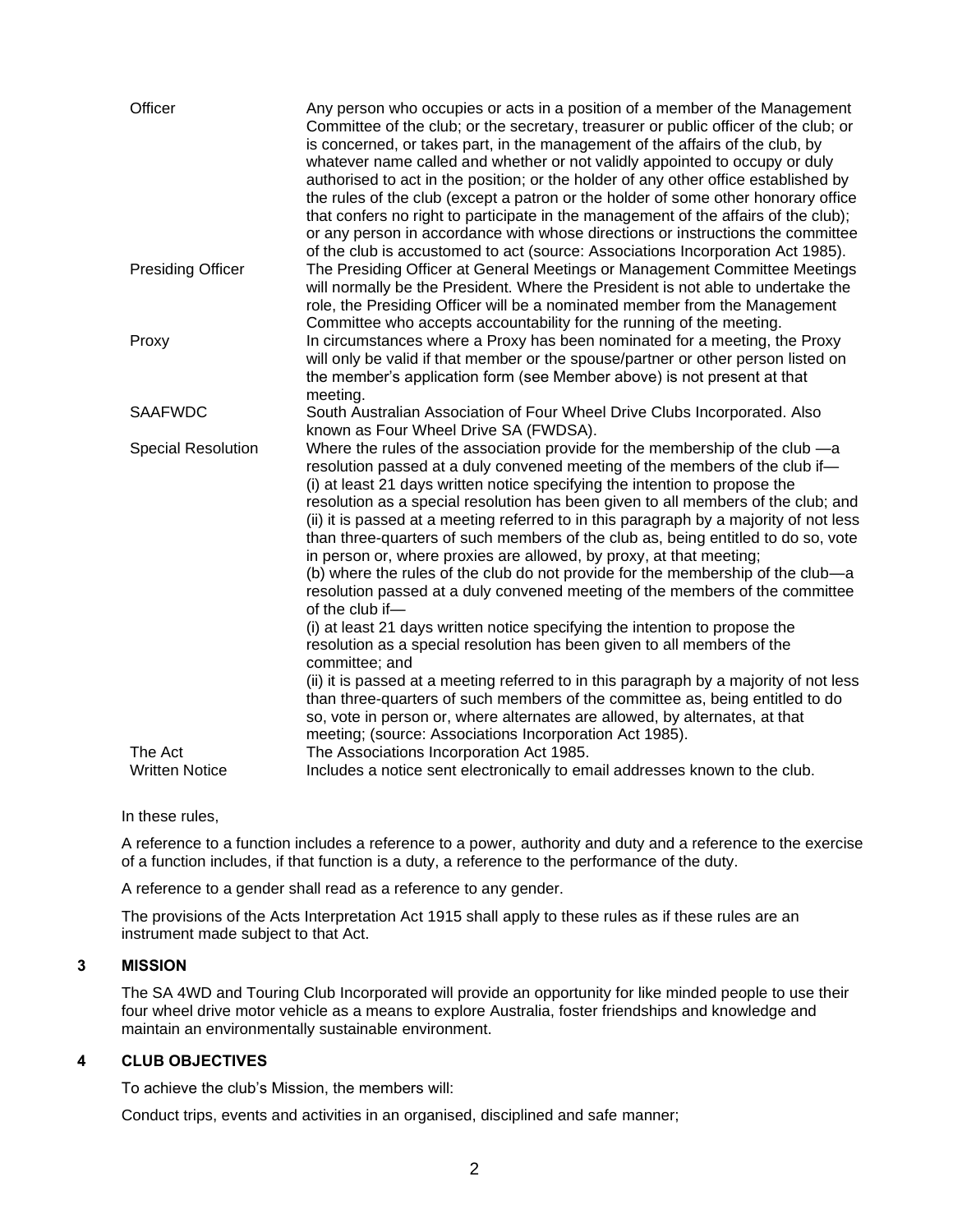Utilise their four wheel drive motor vehicle in a responsible manner when travelling as part of the SA 4WD and Touring Club Incorporated;

Abide by the club rules and regulations when undertaking club trips;

Promote and encourage new membership to the club;

Promote and encourage environmentally sustainable projects as part of club activities;

Develop skills and competencies in the field of four wheel driving and related topics;

Develop and improve affiliations with other like minded clubs;

Maintain relationships and liaison with statutory bodies or other organisations as appropriate;

Promote road safety and conservation

For the purposes of carrying out its objectives the Association shall have all the powers conferred by section 25 of the Act.

# <span id="page-4-0"></span>**5 MEMBERSHIP**

Membership of the SA 4WD and Touring Club Incorporated includes the family members.

Should family members have their own Four Wheel Drive motor vehicle and wish to participate in club activities, they will be expected to apply for their own membership.

If a member has more than one family or nominated member (as per the application form) representative at a club meeting, only one member has a voting right.

Guests to the club do not have any membership rights but will be expected to abide by club rules if participating in a club activity.

Honorary members may include a person or group who are approved by a special resolution of the Management Committee for a set period and given for honour only. Honorary members do not have any voting rights with the club.

Membership will be made on the prescribed form for consideration by the Management Committee and if approved and following payment of any membership fees prescribed by the club, shall be registered as a member.

The Management Committee may reject any membership or membership renewal application, without any reason being given.`

Ownership or regular use of a Four Wheel Drive motor vehicle is a pre requisite of membership application.

A current financial member who has maintained continuous membership for a period of 3 years or more may apply to remain a member of the club regardless of ownership, or regular use of a 4WD vehicle.

Once registered as a member, there is no refund of membership fees.

For the purpose of participating in any trips, events or activities of the club, children residing with a member shall be deemed to be incorporated within the membership.

#### <span id="page-4-1"></span>**6 CESSATION OF MEMBERSHIP**

Membership shall continue until terminated in any of the following ways:

By resignation in writing, provided that all membership fees and other monies due by the resigning member to the club have been paid and any equipment on loan to the member has been returned.

By expulsion.

Notwithstanding the above, membership to the club will cease after three months from the due date for payment, unless granted an extension of time by the Management Committee.

By death, in which case the nominated family member shall be entitled to all of the privileges and rights of the member.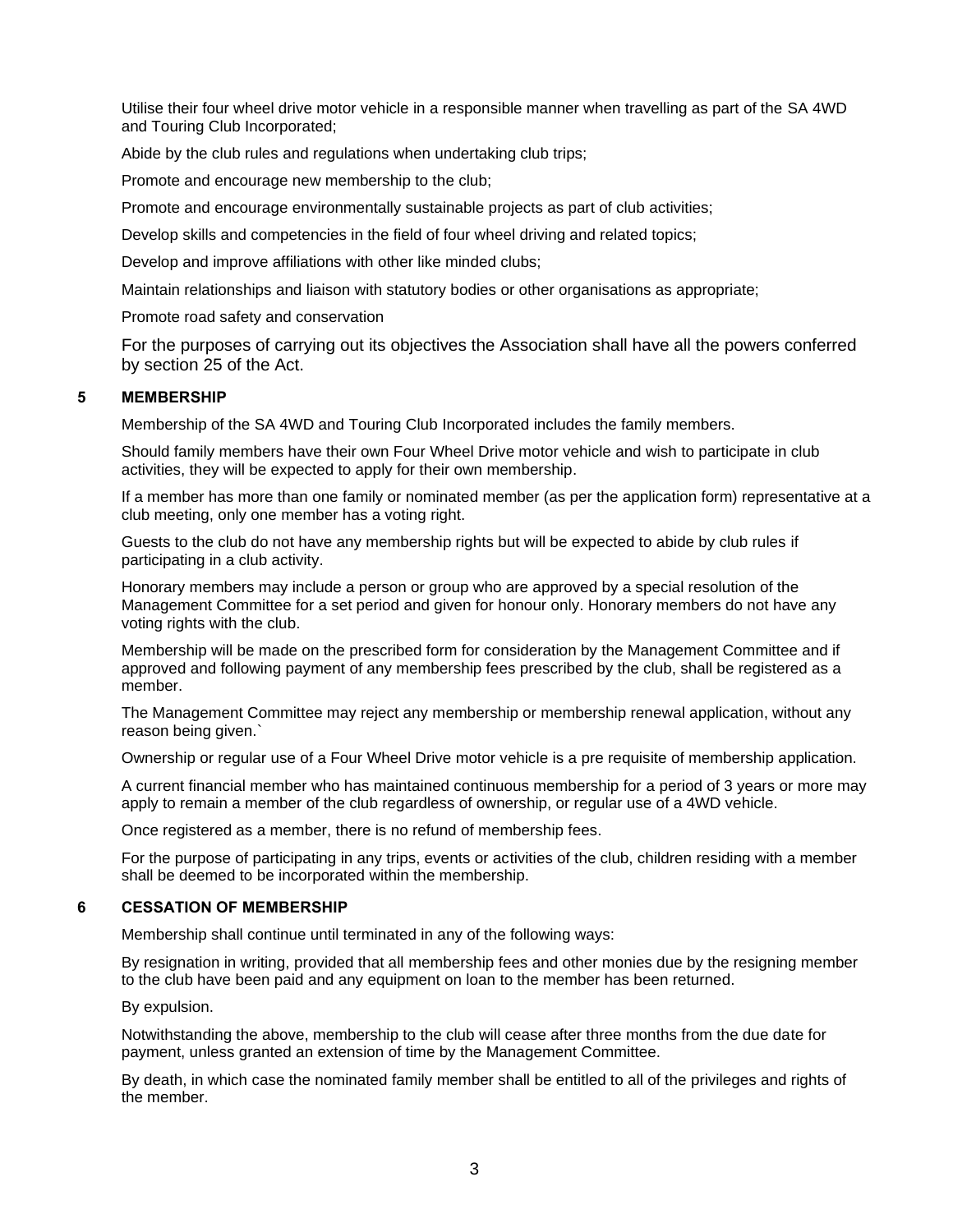### <span id="page-5-0"></span>**7 REGISTER OF MEMBERS**

The club shall maintain a register of members of the club and their nominated family members specifying the name, address and contact details of the person who is a member of the club, together with the date that the original membership commenced and any other information that is submitted on a member's application form.

The register of members shall be kept by the person appointed by the Management Committee and may be open for inspection, free of charge, to any member of the club at any reasonable time. This right is only available to the extent permitted by Privacy Legislation.

Such register shall remain the property of the club and shall not be sold, loaned, hired, copied or otherwise distributed, except as determined by a resolution of the Management Committee.

Any person, whose membership ceases shall have their name removed from the list of current members in the Register.

#### <span id="page-5-1"></span>**8 MEMBER'S LIABILITIES**

The ability of a member of the club to contribute to the payment of the debts and liabilities of the club or the costs, charges and expenses of the winding up of the club is limited to the amount, if any, unpaid by the member in respect of membership of the club.

# <span id="page-5-2"></span>**9 THE MANAGEMENT COMMITTEE**

The Management Committee is the elected body of members who act on behalf of the club and undertake duties in line with the ongoing administration of the club.

The management committee shall be elected from the members of the club, at the AGM each year, and term of office will be until next AGM.

The Management Committee shall manage and control all powers and duties conferred by these rules, they may exercise all such powers and do all such things as are within the objects of the club and are not by the Act or by these rules required to be done by the club in general meetings.

The Management Committee has the management and control of the funds and other property of the club.

The Management Committee shall have the authority to interpret the meaning of these rules and any other matter relating to the affairs of the club on which these rules are silent, but the interpretation must be reasonable and accord with the principles of fair play and natural justice.

The Management Committee shall appoint a public officer as required by the Act. Notice of appointment and any change in the identity or address of the public officer are to be lodged within one month after the change with the Office of Consumer and Business Affairs.

The Management Committee shall be comprised of the following officers of the club:

President

Vice president

Secretary (who shall be the Public Officer)

**Treasurer** 

An Association Delegate

Four (4) committee members

The club will maintain an Executive Committee which will consist of:

President

Vice President

**Secretary** 

**Treasurer**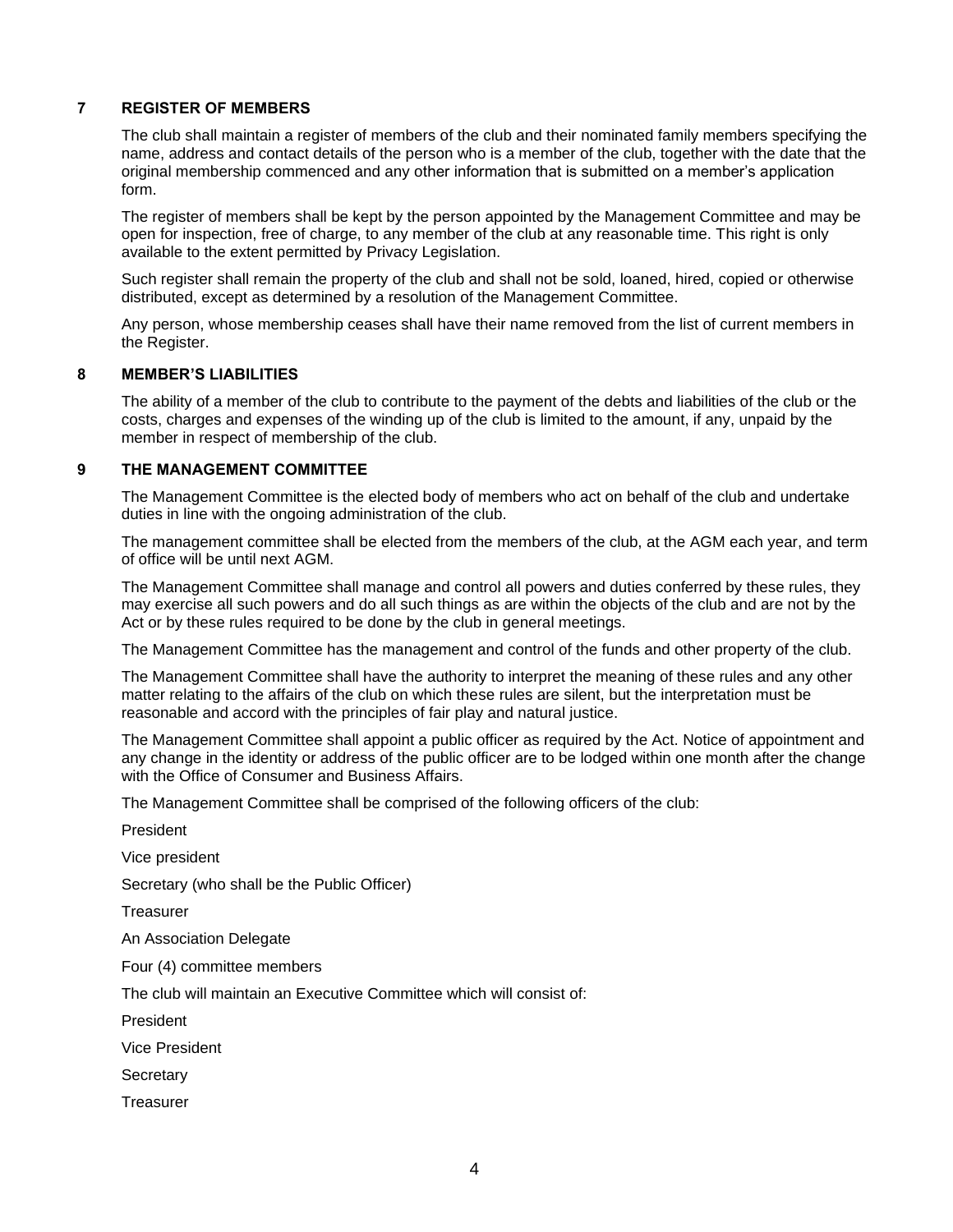An Association Delegate.

The quorum for the Management Committee meetings shall be at least 5 members, two (2) of which must be from the Executive Committee.

The Management Committee shall transact no business unless a quorum is present. If within half an hour of the time appointed for the meeting to commence a quorum is not present, the meeting stands adjourned to a place and time within the following two (2) weeks as determined by the Executive Committee and communicated to members of the Management Committee not less than two (2) days before the meeting.

Minutes of each Management Committee meeting shall be taken and distributed to the members of the Management Committee prior to the next meeting of the Management Committee.

Every member of the club is entitled to view the minutes of Management Committee meetings, upon request.

Members of the club are permitted to attend the Management Committee meetings as guests/observers.

#### <span id="page-6-0"></span>**10 VOTING AT MANAGEMENT COMMITTEE MEETINGS**

Each member of the Management Committee shall be entitled to one vote.

In the event of equality of votes on a question at a Management Committee meeting the presiding officer is entitled to exercise a second or casting vote.

Resolutions shall be determined by simple majority of votes cast.

# <span id="page-6-1"></span>**11 SECRETARIAT**

The club will maintain a secretariat function which will allow the Executive Committee to undertake urgent and pressing matters of business outside of the normal Management Committee meeting. Urgent and pressing matters must be recorded immediately at the next Management Committee meeting and will only involve matters that by necessity need to be completed in a timely manner prior to the next Management Committee meeting.

#### <span id="page-6-2"></span>**12 OFFICERS OF THE CLUB**

In addition to the Management Committee, the club will maintain a number of club officers. These officers are appointed by the Management Committee and take on specific roles in support of the ongoing management of the club.

The officers of the club may comprise the following:

See the Club By-Laws for additional duties for club officers

- Auditor(s)
- Club Patron(s)
- Delegates to organisations to which the club is affiliated
- Trip Coordinator(s)
- Editor (Club Magazine/newsletter)
- Property Officer(s)
- Training Officer(s)
- Membership Officer(s)
- Web master(s)
- Fund Raising Officer(s)

#### Auditor

The Auditor will be nominated and accepted by the Management Committee and minuted in both the Management Committee meeting and General Meeting minutes.

The Auditor will be an independent person or body who is tasked with auditing the club's financial records and providing a report for tabling at the Annual General Meeting.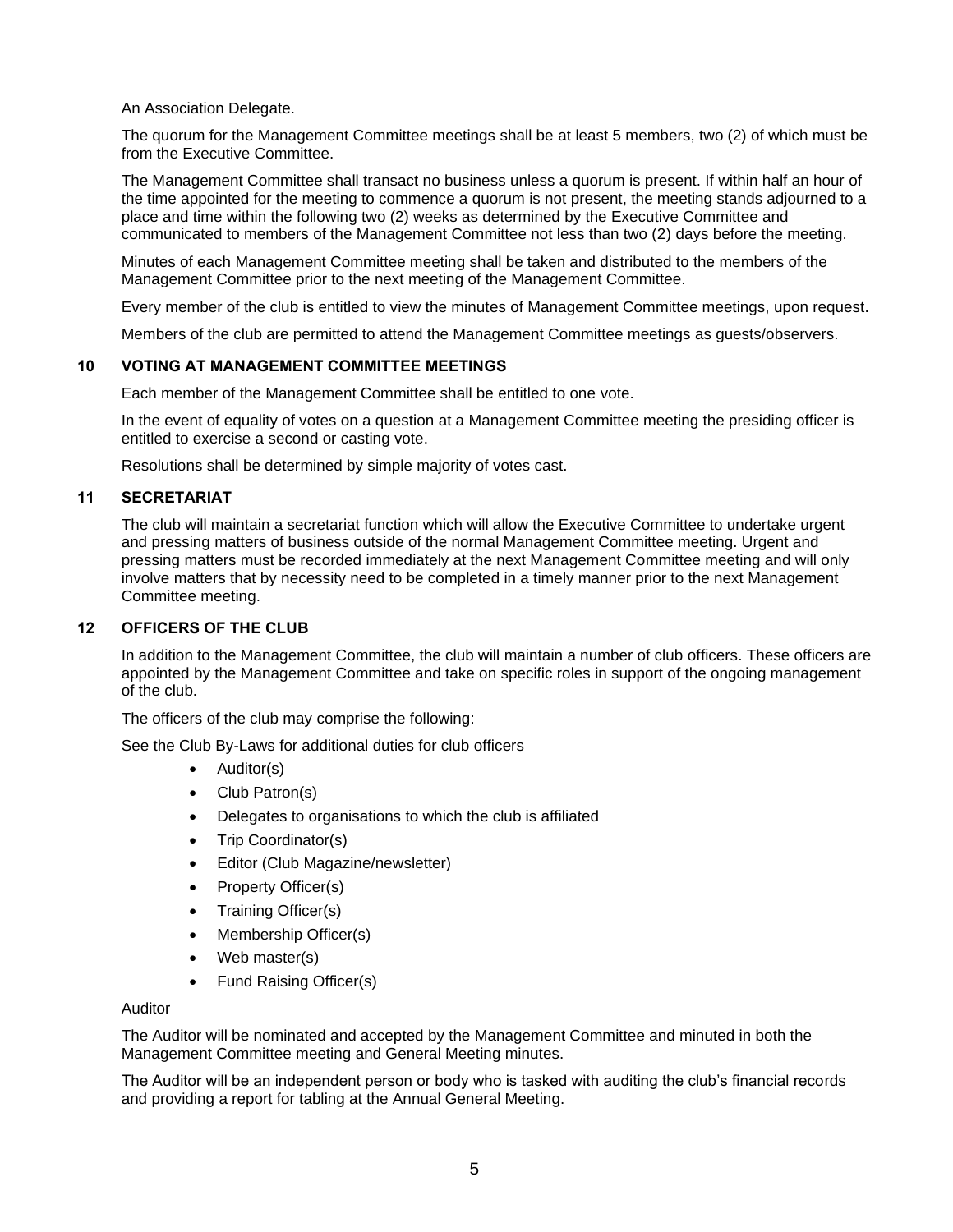#### Club Patron

A Club Patron is an honorary member of the club who has been recommended and agreed to by the Management Committee and General Meeting.

The Club Patron will have no voting rights, nor will be expected to pay any club fees.

Delegates to organisations to which the club is affiliated

Delegates will be selected by the Management Committee and will be prepared to attend and maintain a liaison role with relevant affiliated organisations.

Delegates will provide a conduit between the club and affiliated organisations.

#### <span id="page-7-0"></span>**13 CASUAL VACANCIES**

In the event that any of the above positions, except that of Patron, are not filled at the Annual General Meeting, or subsequently becomes vacant the Management Committee may appoint another member to fill such vacancy for the remainder of the term .

For the purposes of these rules a casual vacancy in any office occurs if the member;

Ceases to be a member of the club

Resigns office by notice in writing to the secretary, or

Is or becomes insolvent under administration within the meaning of the Corporations Law, or

Is or becomes a mentally incapacitated person, or

Being a member of the Management Committee is absent without consent of the Management Committee from all meetings of the Management Committee held during a six (6) month period.

#### <span id="page-7-1"></span>**14 REMOVAL OF OFFICER**

The club, in general meeting, may by resolution remove any officer before the expiration of the member's term of office and may by resolution appoint another member to hold office for the remainder of the term of the officer so removed.

If an officer to whom a proposed resolution referred to in this Constitution makes representations in writing to the secretary or president (within two months) and requests that the representation be notified to the members of the club, the secretary or the president may send a copy of the representations to each member of the club, or, if the representations are not sent, the member is entitled to require that the representations be read out at the meeting at which the resolution is to be considered.

# <span id="page-7-2"></span>**15 MEETINGS OF MEMBERS**

There will be three (3) types of General Meetings of members, namely, ordinary General Meetings, Annual General Meetings and Special General Meetings.

#### <span id="page-7-3"></span>**16 QUORUMS –GENERAL MEETINGS**

The quorum shall be 30% of the members entitled under these rules to vote at a General Meeting.

If within half an hour after the appointed time for the commencement of a General Meeting a quorum is not present, the meeting, if convened upon the requisition of members, shall be dissolved.

In any other case the meeting shall stand adjourned to the corresponding day in the following month at the same time and at the same place, (unless another place is specified at the time of the adjournment by the person presiding at the meeting and/or communicated by written notice to members given before the day to which the meeting is adjourned).

If at the subsequent meeting a quorum is not present within half an hour after the time appointed for the commencement of the meeting, the meeting shall be dissolved.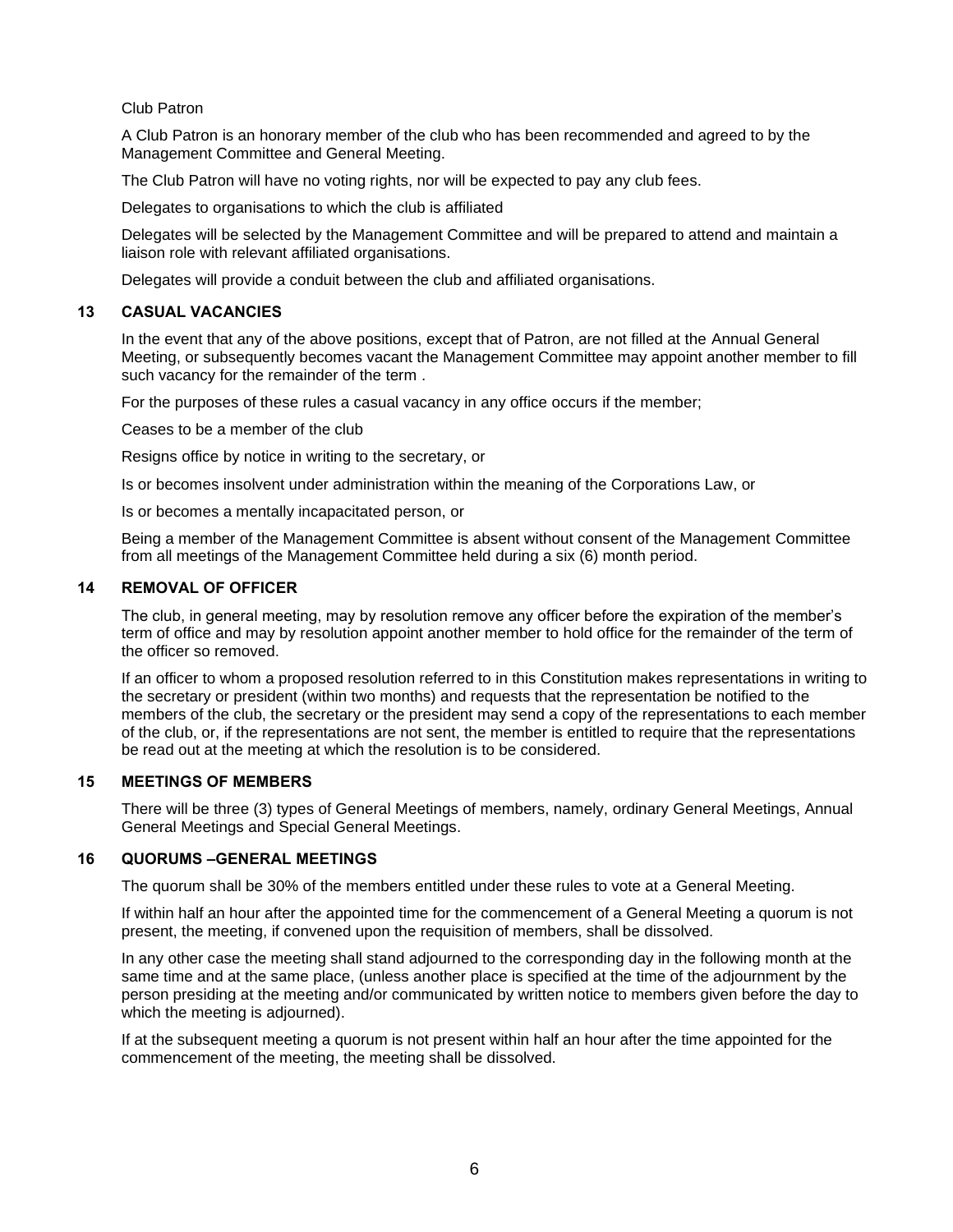### <span id="page-8-0"></span>**17 NOTICE OF MEETINGS**

Except if the nature of the business proposed to be dealt with at a general meeting requires a special resolution of the club, the secretary must, at least fourteen (14) days before the date fixed for the holding of the general meeting, give notice to each Full Member specifying the place, date and time of the meeting and the nature of the business proposed to be transacted at the meeting.

If the nature of the business to be dealt with at a general meeting requires a special resolution of the club, the secretary must, at least twenty one (21) days before the date fixed for the holding of the general meeting, cause notice to be given to each Full Member specifying the intention to propose the resolution as a special resolution.

A member desiring to bring any business before a general meeting may give notice in writing of that business to the secretary who must include that business, including any supporting documentation provided by the member, in the next notice calling a general meeting given after receipt of the notice from the member.

The accidental omission to give notice of a meeting to, or non-receipt of a notice by, any member shall not invalidate the proceedings of that meeting.

#### <span id="page-8-1"></span>**18 VOTING AT ALL GENERAL MEETINGS**

Other than for special resolutions or election of officers, resolutions shall be determined by a simple majority of votes cast, which will consist of a show of hands. If any three (3) members ask for a ballot, which will be a secret ballot consisting of a written response, then the vote shall be undertaken in this manner.

Each Full Member shall be entitled to one (1) vote at any general meeting. If the member cannot attend the meeting, the member may appoint a proxy who will be another member of the club. Notice of such appointment must be given in writing to the secretary prior to the meeting. The notice must clearly indicate how the member wishes the proxy to vote on each specific issue or otherwise indicate that the proxy may vote at his/her discretion.

In the case of an equality of votes on a question at a general meeting, the presiding member is entitled to exercise a casting vote. The presiding member will only vote if an equality of votes occurs.

A member is not entitled to vote on a question at a general meeting if that member has any 'fees in arrears'.

#### <span id="page-8-2"></span>**19 ELECTION BY BALLOT FOR OFFICERS AND VOTING ON SPECIAL RESOLUTIONS.**

The Management Committee or, if the Management Committee has not done so, the president shall appoint the returning officer to conduct any required ballots for the election of officers or the voting on special resolutions

Voting shall be by secret ballot.

The voting system used for election of officers will be either optional preferential or exhaustive, chosen by the Returning Officer (refer to the By-Laws for the procedures to be taken in either voting system).

The accidental omission to give notice of a meeting to, or non-receipt of a notice by, any member shall not invalidate the proceedings of that meeting.

#### <span id="page-8-3"></span>**20 ORDINARY GENERAL MEETINGS**

Shall be held monthly, with due allowance for the Christmas/New Year break and public holidays, at times and dates determined at the previous annual general meeting, or if disruption to the schedule occurs for any reason, by the Management Committee.

#### <span id="page-8-4"></span>**21 ANNUAL GENERAL MEETINGS**

Subject to any extension or permission granted under this Constitution, the club shall hold an annual general meeting once in each calendar year and within three months following the end of the club's financial year.

The annual general meeting of the club is, subject to this Constitution, be convened on such date and at such place and time as the Management Committee thinks fit.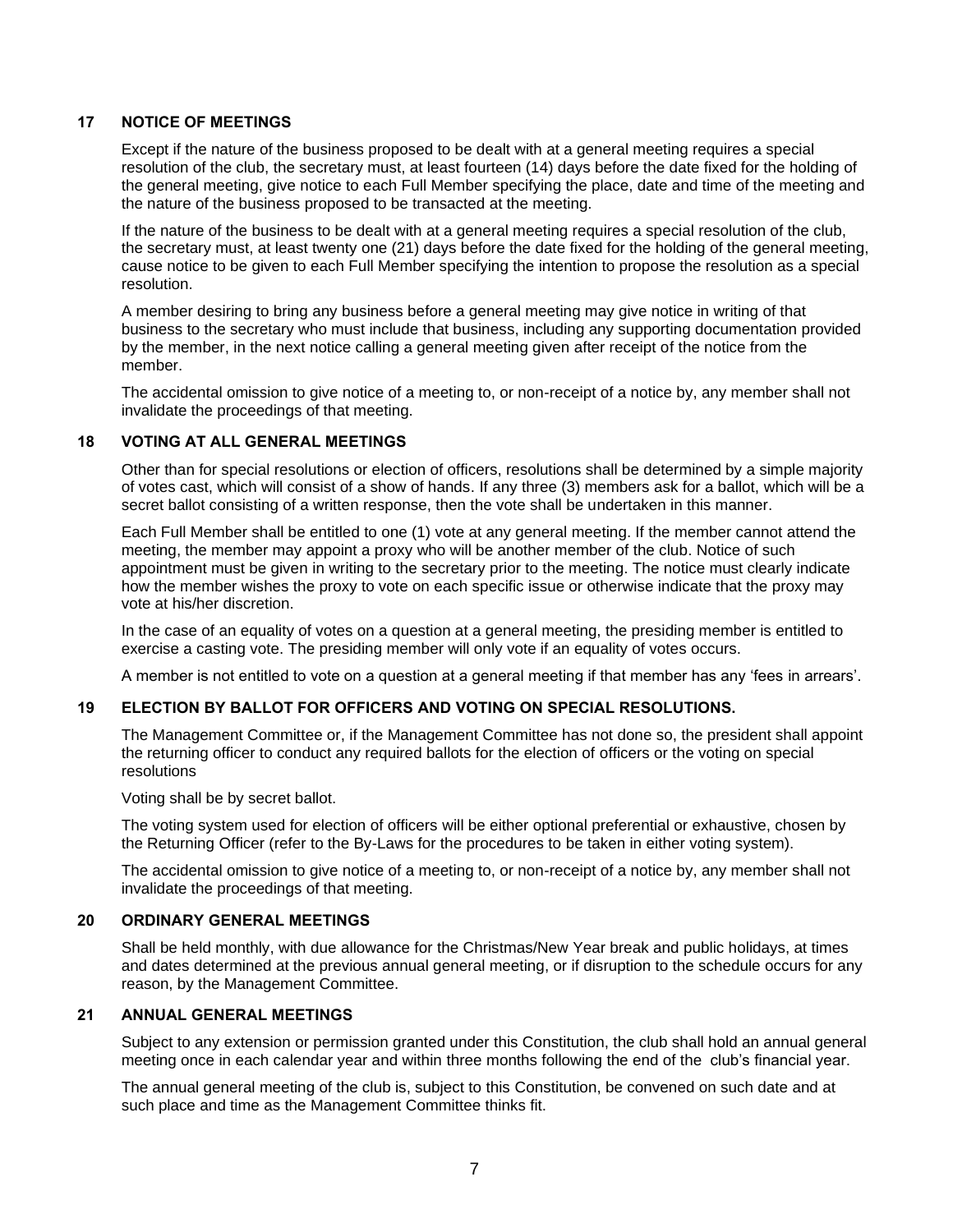An annual general meeting must be specified as such in the notice convening it.

In addition to any other business which may be transacted at an annual general meeting, the business of an annual general meeting shall:

Confirm the minutes of the last preceding annual general meeting and of any special general meeting held since that meeting;

Receive from the Management Committee reports on the activities of the club during the last preceding financial year;

Receive and consider the financial statement which is required to be submitted to members under this Constitution;

Receive and consider the report from the club auditor;

Consider any recommendation from the Management Committee as to the level of fees and levies that should apply for the coming financial year;

Determine the schedule of ordinary general meetings for the next calendar year

Elect the Management Committee of the club.

#### <span id="page-9-0"></span>**22 SPECIAL GENERAL MEETINGS**

The secretary shall call a special general meeting whenever directed by the president, the Management Committee or upon a requisitioning, in writing, from at least five percent (5%) of Full Members.

A requisition of Full Members for a special general meeting:

Must state the purpose of a meeting;

Be signed by the Full Members making the requisition alongside their printed name;

Must be lodged with the secretary, and;

May consist of several documents in similar form, each signed by one or more of the Full Members making the requisition.

If the secretary, or the Management Committee acting on behalf of the secretary fails to convene a special general meeting within two (2) months after the date on which a requisition of Full Members is lodged with the secretary, any one or more of the Full Members who made the requisition may convene a special general meeting to be held not later than four (4) months after the lodgement date.

Full Members wishing to call a special general meeting must be given access to such information from the Register of Members to enable them to give notice of the special general meeting to the members.

Notices calling a special general meeting shall indicate with reasonable particularity the purpose of the meeting.

The accidental omission to give notice of a meeting to, or non-receipt of a notice by, any member shall not invalidate the proceedings of that meeting

#### <span id="page-9-1"></span>**23 ADMINISTRATION**

The administration and management of the club and its affairs shall be vested in the Management Committee.

The Management Committee shall have full authority to appoint any sub-committee and to delegate any of its powers, at any time, to any person or persons or such sub-committee. The appointed sub-committee, person or persons, shall be fully responsible to the Management Committee in the exercise of such powers.

The Management Committee shall meet whenever necessary for the conduct of the affairs of the club, but at intervals not exceeding three months. Members shall not be excluded from attending meetings of the Management Committee, however, parts of meetings may be held in camera at the determination of the Management Committee.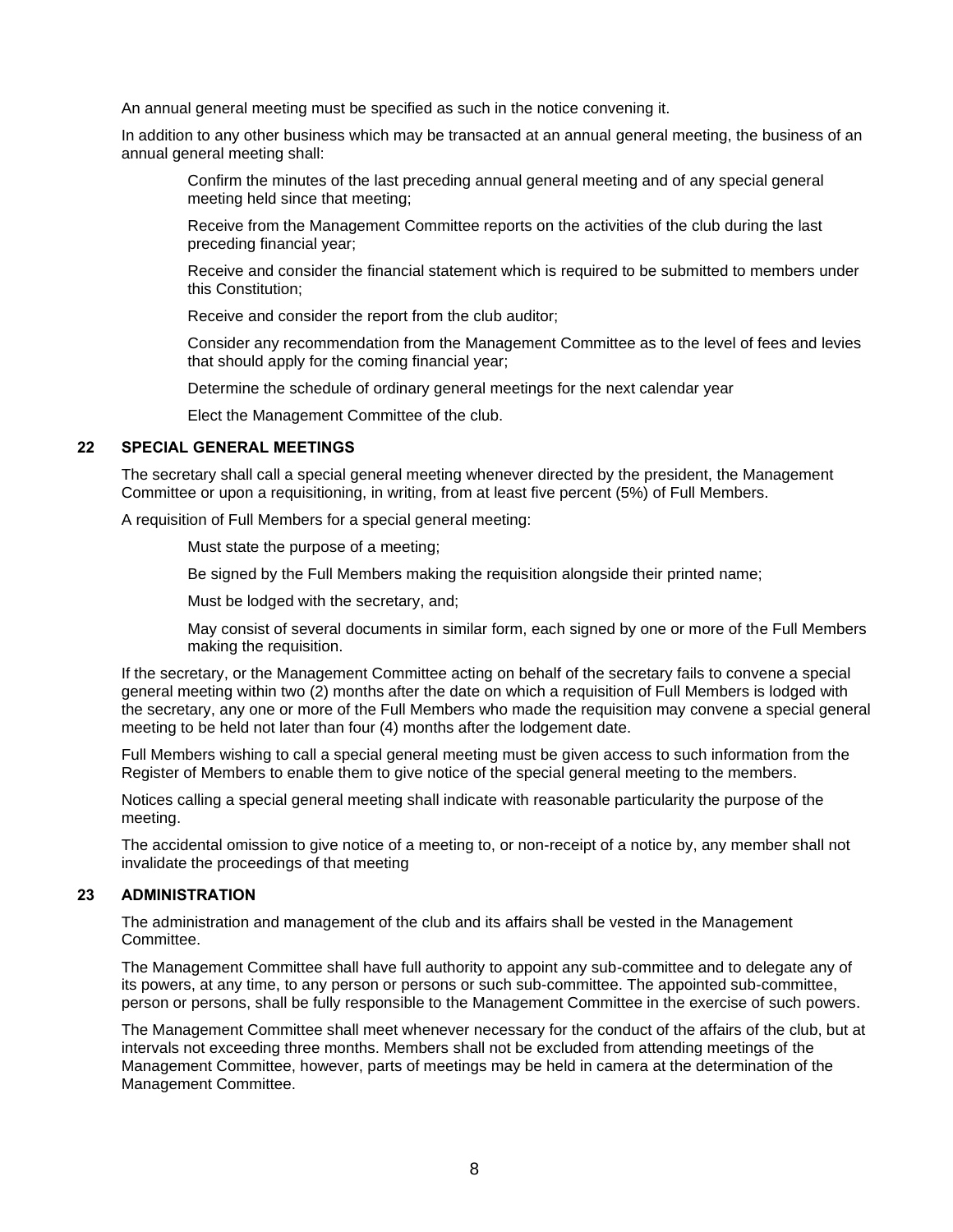The Management Committee shall draw up any rules and by-laws necessary for the good conduct of the club and its members.

The Management Committee shall be solely responsible for liaison with any relevant organisations.

The Executive Committee is empowered to act as the Management Committee on matters requiring immediate attention.

Club funds shall be raised from the annual subscriptions and any other legal means of fund raising decided upon by the Management Committee. Club funds shall be kept in an appropriate account and shall be accessible only to the Management Committee subject to the committee's approval for club related expenses.

All cheques, drafts, bills of exchange, promissory notes, electronic funds transfers and other negotiable instruments shall be signed or authorised by other means by any two (2) of the members so authorised in this constitution.

Only the person appointed as the Public Officer shall hold the Common Seal of the club.

The Common Seal shall not be fixed to any instrument except by the authority of the Management Committee and the affixing of the Common Seal shall be attested by the signatures either of two (2) members of the Management Committee or of one (1) member of the Management Committee and the Public Officer.

## <span id="page-10-0"></span>**24 PRESIDING MEMBER**

The president, or in the absence of, or by the request of the president, the vice-president is to preside as chairperson at any meeting or part of a meeting of the club other than sub-committee meetings.

If the president and the vice-president are absent or unwilling to act, the members present must elect one of their numbers to preside as chairperson at the meeting.

#### <span id="page-10-1"></span>**25 ADJOURNMENT**

The chairperson of any meeting at which a quorum is present may, with the consent of the majority of members present at the meeting, adjourn the meeting to another place and time.

If a meeting is adjourned for 14 days or more, the secretary must give written or oral notice of the adjourned meeting to each Full Member of the club stating the place, date and time of the meeting and the nature of the business to be transacted at the meeting

Except as provided in this Constitution, notice of an adjournment of a meeting or of the business to be transacted at an adjourned meeting is not required to be given.

# <span id="page-10-2"></span>**26 SECRETARY**

It is the duty of the secretary of the club to keep records of:

The names of members of the Management Committee present at a Management Committee meeting or a general meeting, and

All proceedings at Management Committee meetings and general meetings.

Motions raised at regular club meetings.

Minutes of proceedings at meetings must be provided at the next meeting and if accurate nominated, seconded and agreed to by the majority of members present at the meeting who were present at the previous meeting.

A record of the acceptance of the previous minutes as being accurate will be made on the relevant minutes.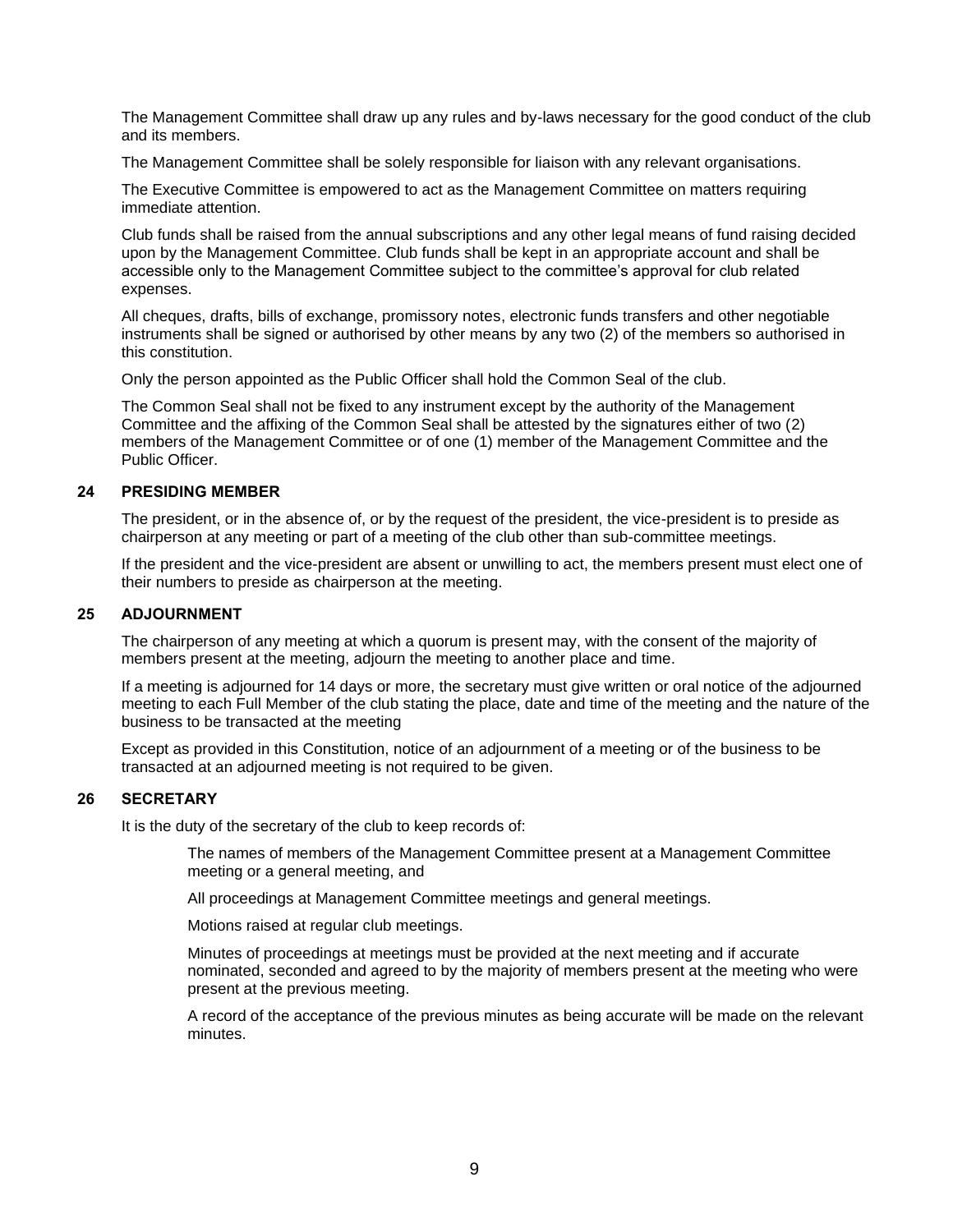### <span id="page-11-0"></span>**27 TREASURER**

It is the duty of the treasurer of the club to ensure:

That all monies due to the club are collected and received and that all payments authorised by the club are made, and

That correct books and accounts are kept showing the financial affairs of the club, including full details of all receipts and expenditure connected with the activities of the club.

#### <span id="page-11-1"></span>**28 CUSTODY OF BOOKS**

Except as otherwise determined by the Management Committee, the Secretary must keep in his/her custody, or under control all records, books and other documents relating to the club.

#### <span id="page-11-2"></span>**29 INSPECTION OF BOOKS**

Upon written request, members of the club may inspect the books and documents free of charge at any reasonable time.

#### <span id="page-11-3"></span>**30 DISCIPLINING**

A complaint may be made to the Management Committee by any person that a member of the club:

Has persistently refused or neglected to comply with a provision or provisions of these rules, or

Has persistently and wilfully acted in a manner prejudicial to the interest of the club.

On receiving such a complaint, the Management Committee:

Must cause written notice to be served on the member concerned; and

Must give the member at least 14 days from the time the notice is served within which to make submissions to the Management Committee in connection with the complaint, and

Must take into consideration any submission made by the member in connection with the complaint.

The Management Committee may, by resolution, expel the member from the club or suspend the member from membership of the club if, after considering the complaint and any submissions made in connection with the complaint, it is satisfied that the facts alleged in the complaint have been proved on the balance of probabilities.

If the Management Committee suspends or expels the member, the secretary must, within seven (7) days after the action is taken, cause written notice to be given to the member of the actions taken, of the reasons given by the Management Committee for having taken that action and of the member's right of appeal under this Constitution.

The expulsion or suspension does not take effect:

Until the expiration of the period within which the member is entitled to appeal against the resolution concerned, or

If within that period the member exercises the right of appeal, unless and until the club confirms the resolution under this Constitution, whichever is the later.

### <span id="page-11-4"></span>**31 RIGHT OF APPEAL OF DISCIPLINED MEMBER**

A member may, within 7 days of receiving notice, lodge with the secretary an appeal against the resolution of the Management Committee.

The notice shall be in writing

On receipt of a notice from a member under this rule, the secretary must notify the Management Committee which will convene a special general meeting of the club to be held within 60 days after the date on which the secretary received the notice.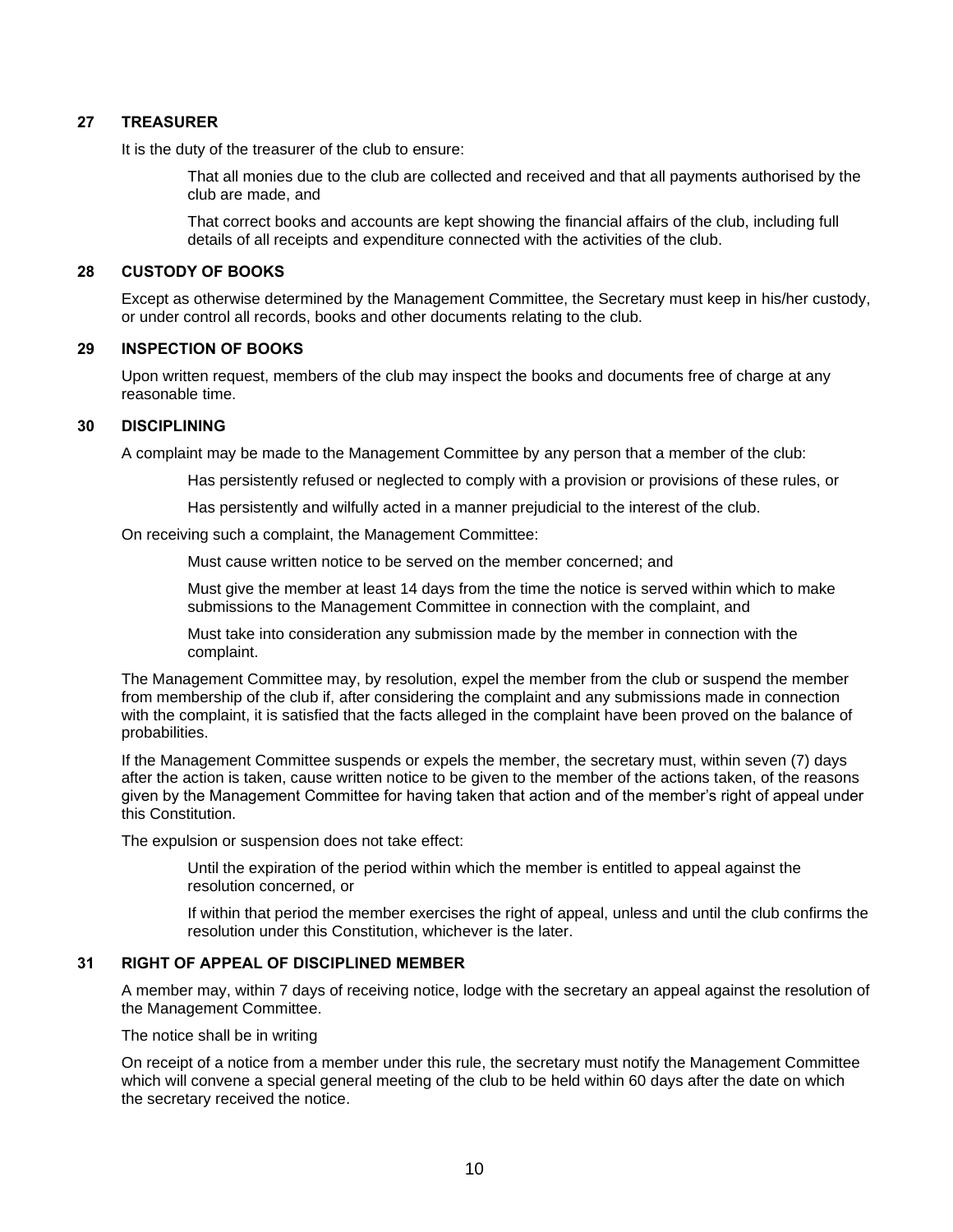At a special general meeting of the club convened under the rules of this constitution:

No business other than the question of the appeal is to be transacted, and

The Management committee and the member must be given the opportunity to state their respective cases orally or in writing, or both, and

The members present and entitled to vote in accordance with rules under this constitution shall determine by secret ballot whether the resolution of the Management Committee should be confirmed or revoked.

If at the special general meeting the club passes a special resolution in favour of the confirmation of the resolution, the resolution is confirmed.

#### <span id="page-12-0"></span>**32 RESOLUTION OF INTERNAL DISPUTES**

Disputes between members (in their capacity as members) of the club, and disputes between members and the club, will in the first instance be mediated from within the club. Mediation will be coordinated through the Management Committee.

Should mediation fail at club level, the matter will be referred to an independent mediator.

At least seven (7) days before a mediation session is to commence, the parties are to exchange statements of the issues that are in dispute between them and to supply copies to the mediator.

### <span id="page-12-1"></span>**33 ALTERATION OF THE CONSTITUTION**

This constitution may be altered, rescinded or added to only by a special resolution at a special general meeting of the club of which notice has been given in accordance with this constitution.

Amendments to this constitution may include a provision that the amendment shall not become operative until a stipulated date.

#### <span id="page-12-2"></span>**34 DISSOLUTION**

The club shall only be dissolved by special resolution at a special general meeting convened for the purpose.

The dissolution is subject to the approval of the Commissioner of any proposal for the distribution of the residual properties of the club. The residual properties of the club are the assets and funds after payment of all expenses and liabilities and shall not be used for the direct benefit of any member or former member of the club.

The proposed distribution of residual properties of the club shall be determined by special resolution at a special general meeting of the club convened for the purpose.

Within 14 days of the Public Officer receiving the Commissioner's approval the member shall cause members of the club to be notified in writing and such notice shall bring into effect the dissolution of the club, whereupon the Public Officer shall cause the residual properties to be distributed in accordance with the resolution of the members.

If the Commissioner's approval is not granted a further special general meeting shall be convened to consider the Commissioner's ruling and take whatever action is deemed necessary.

#### <span id="page-12-3"></span>**35 INSURANCE**

The club must effect and maintain any insurance prescribed by law or regulation.

In addition to any insurance required under this constitution the club may effect and maintain other insurance.

#### <span id="page-12-4"></span>**36 SERVICE OF NOTICES**

For the purpose of these rules, a notice may be served on or given to a person:

By delivering it to the person personally, or

By sending it by pre-paid post to the last known address of the person, or